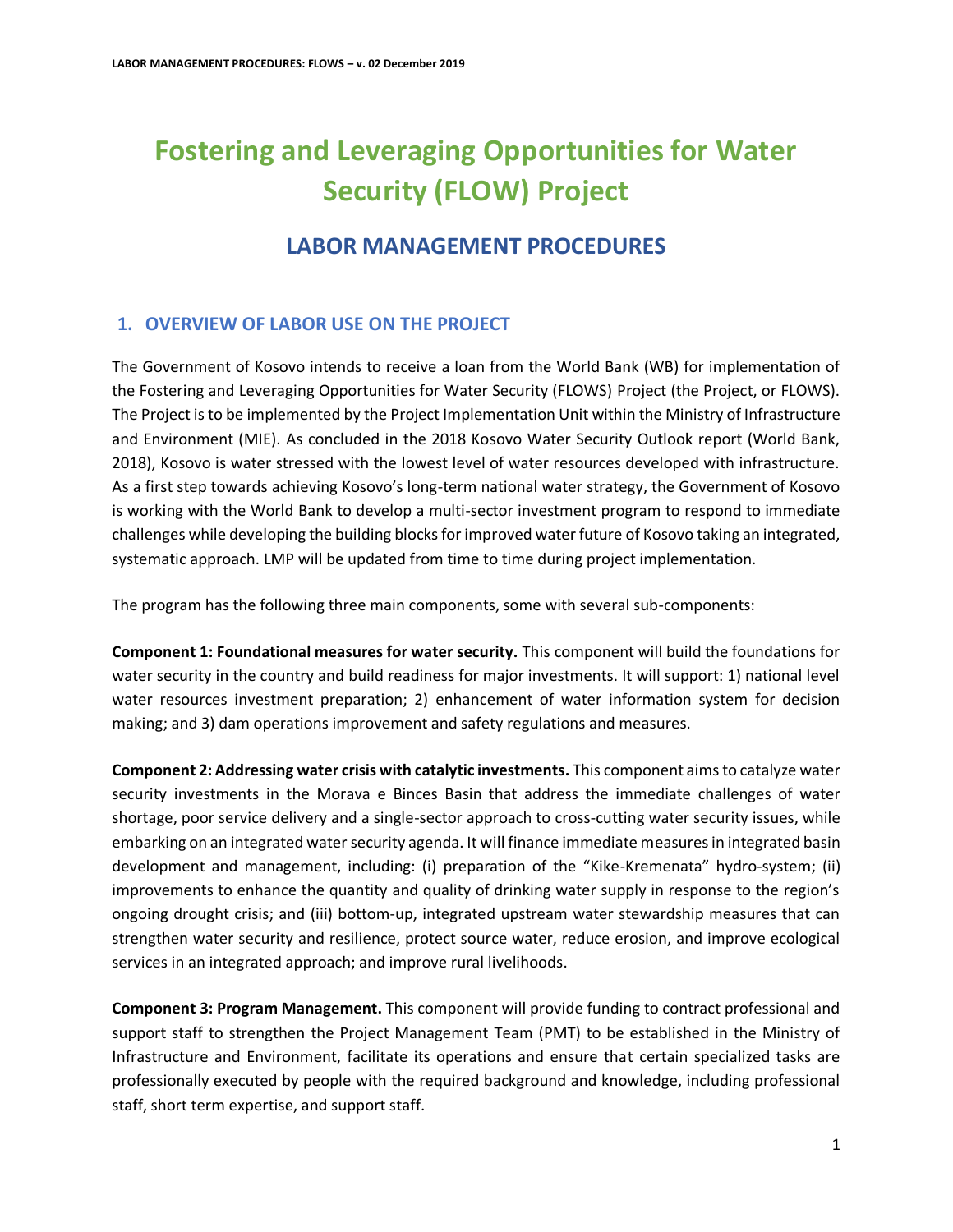The sub-projects that are planned to be supported holds various specifics.

ESS 2 categorizes the workers into: direct workers, contracted workers, community workers and primary supply workers. Initial Project review envisaged that the project, within various sub-projects would encompass the following categories of workers: direct workers and contracted workers.

However, although the design of sub-projects is still in preparatory phase, it is clear that community workers and primary supply workers are not relevant for this project. MESP will engage companies that will contract professionally engaged workers, thus eliminating the possibility to engage Community workers. About Primary supply workers, project is expected to, on an ongoing basis, source directly goods or materials essential for the core functions of the project.

Direct workers will be those engaged for implementation of the planned sub-project activities. Direct workers, can be deployed as 'technical consultants' by the project and will be governed by mutually agreed contracts.

Contract workers will be employed as deemed appropriate by contractors, subcontractors, and other intermediaries, details of which will be known only prior beginning of implementation activities.

Sub-projects will engage various profile of workers, among which dominant is expected to be:

- Construction and general purposes workers 180
- Civil engineers 20
- Other logistic staff for Construction activities (Trucks and other heavy machinery drivers) 25
- Technical consultants -10
- Administrative staff 35

At this moment the timing for realization of the planned sub-project activities is unknown, although it is planned activities to take place till year 2023.

Migrant workers are not expected to work on any of foreseen sub-projects.

# **2. ASSESSMENT OF KEY POTENTIAL LABOR RISKS**

Fostering and Leveraging Opportunities for Water Security (FLOWS) program will implement a range of investments and measures, particularly multi-sector investments that complement ongoing single-sector initiatives. All physical investments are in the Morava e Binces basin (municipalities of Kamenicë, Ranillug and Gjilan). The program will implement both the basin specific investments as well as the national investment planning. The program will be flexibly designed to adapt to priorities emerging from the basin planning process, and overall support water security, climate change adaptation and preparing investments for future programmatic investments.

Project activities are as follows: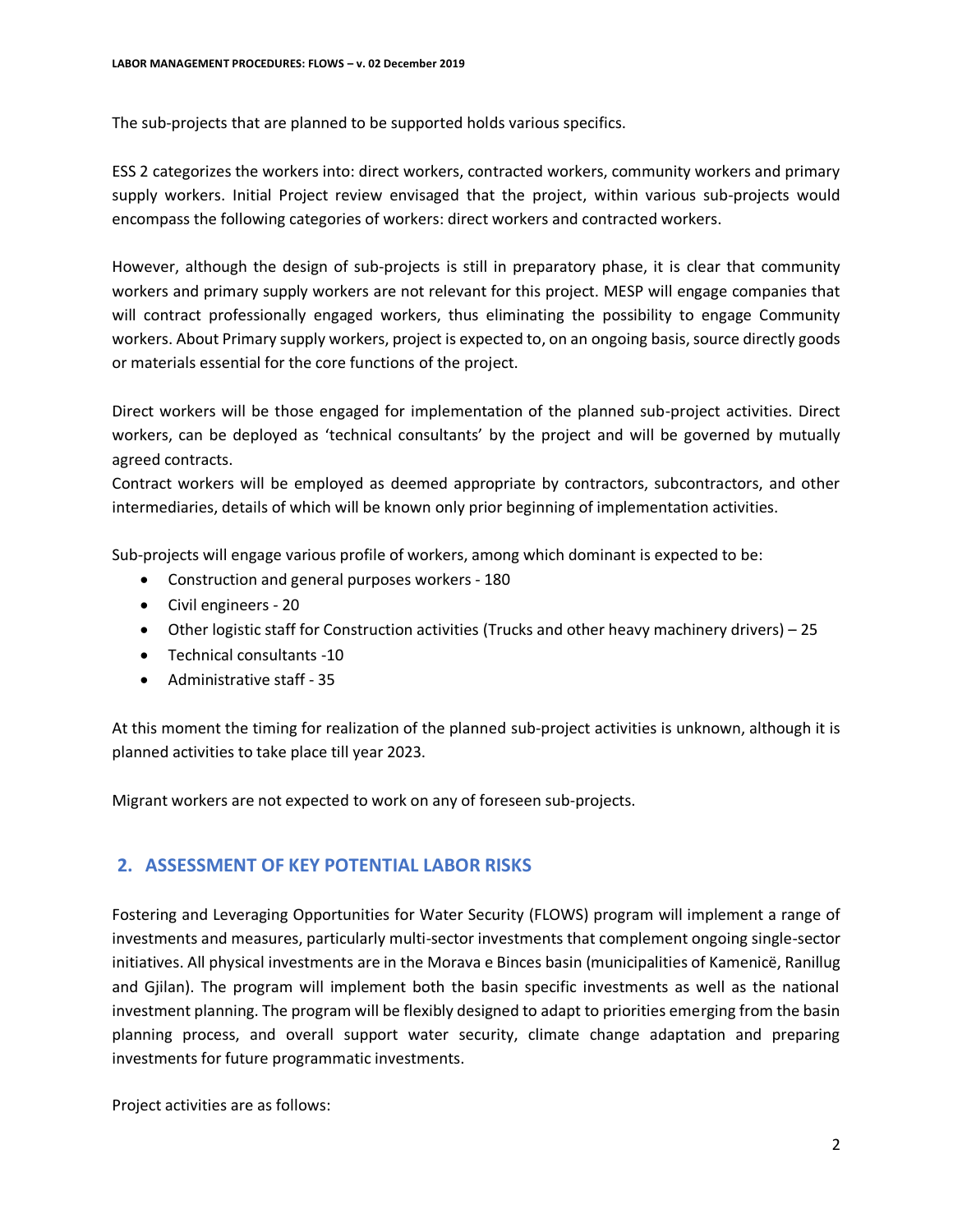# **1. Investments to introduce modern irrigation water systems and services in target areas (with EU IPA funding, also subject to prioritization under the irrigation masterplan currently under preparation under the ARDP program)**

Implementation of activities include introduction of modern irrigation system and services (upgrading of irrigation infrastructure networks, construction of new pipelines, introducing modern irrigation techniques for water saving, etc.) may cause adverse impact during construction and operation phase of the project.

Construction and maintenance activities will generate: air emission (dust emissions, exhaust gases), noise and vibration as a result of working and transportation activities, usage of equipment and mechanization; waste water (construction activities and labour camps), waste (hazardous or non-hazardous) as a result of preparation of construction site, construction and maintenance activities (surplus excavated soil, inert waste, communal waste, packaging waste, asbestos, biodegradable waste, electronic waste etc.).

In the operational phase of the irrigation system, possible water system leaks can increase the demands on the water supply source, amount of power used for pumping, etc. Non efficient use of irrigation system may cause adverse impacts of flow of downstream river (Kriva Reka).

The design and construction of an irrigation system goes through several major stages. A plan is prepared according to the area, shape and landscape of the terrain. Designing the irrigation structure itself is done by an engineering team that assesses the needs of the client and takes the obstacles of the terrain and other factors into account. Then excavation and bulk operations are carried out, Channels are drilled, pipes are installed, and the channels are covered. Next stage is laying of the pipes, mounting and installation of sprinklers. Systems are organized into circles that facilitate the irrigation work. The watering system is commanded by a collector box, including valves, filters, and various other elements. The installation of the control box must be in a location that is easy to access and service. The valves and pipes are connected with a programmer that turns on and off each system circuit. Some irrigators are connected with sensors that help improve performance.

The irrigation system is directly connected to a water source – general water supply network, a well, a water basin, or a source of another type.

There are different types of potential accidents that can cause injury or death when working on or around irrigation systems, including:

- Electrical Contacts/Accidents
- Contacts/Entanglements with Moving Parts
- Chemical Exposures/Poisonings
- Falls from the System
- Drowning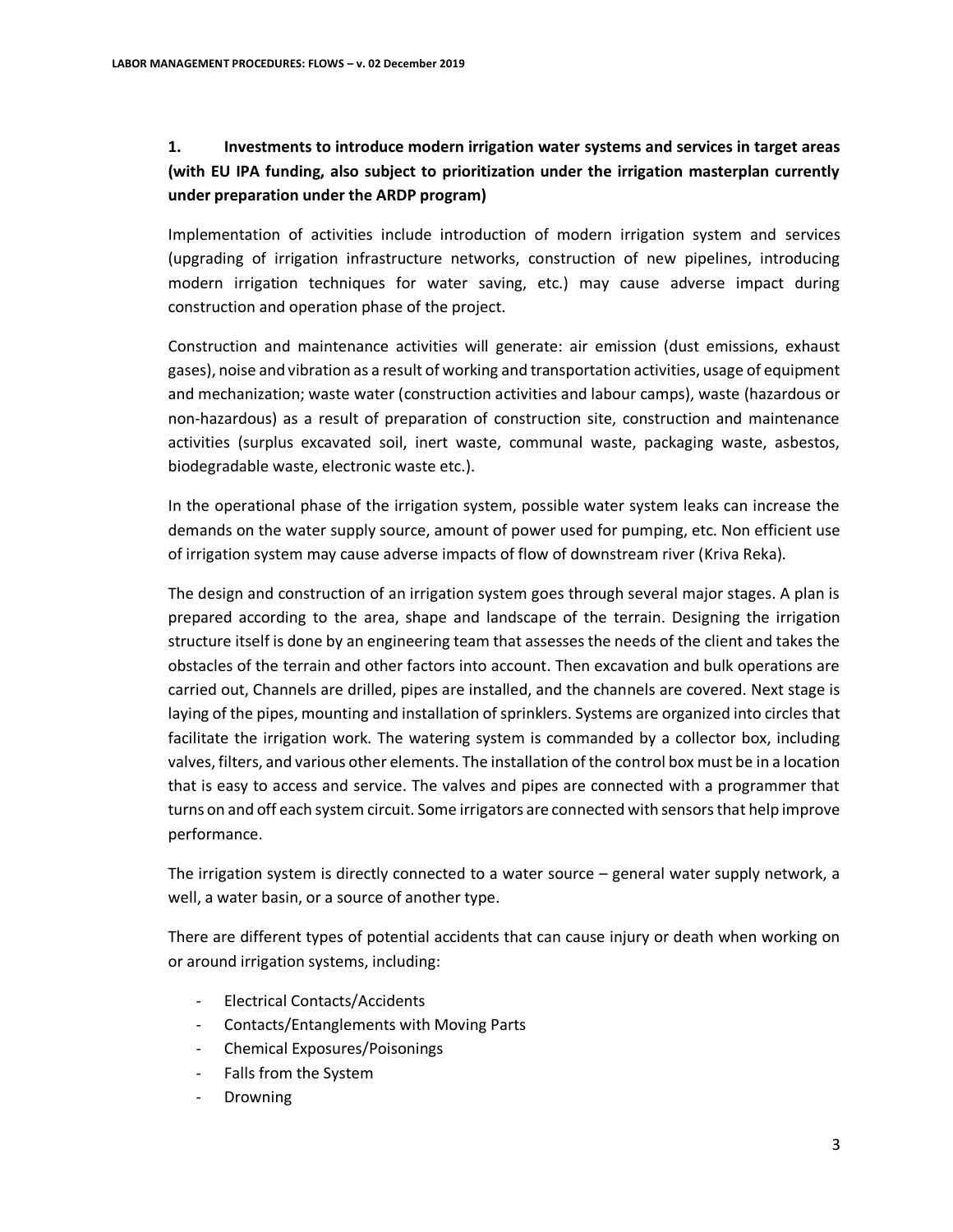- Physical (Head, Eye, Ear, Hand & Foot) Accidents
- Conducting hazardous work (such as working at heights or in confined spaces)
- Accidents from improper use of heavy machinery
- Accidents of use of hazardous materials

## **2. Expand, rehabilitate and modernize domestic water supply systems, including measures to improve performance and efficiency of water use in RWC Hidromorava**

Implementation of activities which include expanding, rehabilitation and modernization of domestic water supply systems including measures to improve performance and efficiency of water use in RWC Hidromorava will include activities for setting new pipelines, rehabilitation of existing pipelines, treatment of water in water treatment plant that may cause adverse environmental and social impact in the targets area during construction and operation phase of the project.

The main possible impact is related with usage of raw materials, energy and water. Construction and maintenance activities will generate: air emission (dust emissions, exhaust gases), noise and vibration as a result of working and transportation activities, usage of equipment and mechanization; waste water (construction activities and labour camps), waste (hazardous or nonhazardous) as a result of preparation of construction site, construction and maintenance activities (surplus excavated soil, inert waste, communal waste, packaging waste, asbestos, biodegradable waste, electronic waste etc.).

In the operational phase of the water supplying system, possible water system leaks can reduce the pressure of the water system compromising its integrity and ability to protect water quality (by allowing contaminated water to leak into the system) and increasing the demands on the source water supply, the quantity of chemicals, and the amount of power used for pumping and treatment. Leaks in the distribution system can result from improper installation or maintenance, inadequate corrosion protection etc.

Water lines may be periodically flushed to remove accumulated sediments or other impurities that have accumulated in the pipe. The major environmental aspect of water pipe flushing is the discharge of flushed water, which may be high in suspended solids, residual chlorine, and other contaminants that can harm surface water bodies and workers working on this task.

For operation of water treatment plan is required usage of water, electricity, hazardous chemicals for coagulation, disinfection and water conditioning, etc. As a result of operation of water treatment plant will be generated waste (hazardous and non-hazardous), waste water (may contain suspended solids and organics from the raw water, high levels of dissolved solids, high or low pH, heavy metals, etc.), and air emissions. Air emissions from water treatment operations may include ozone (in the case of ozone disinfection) and gaseous or volatile chemicals used for disinfection processes (e.g., chlorine and ammonia).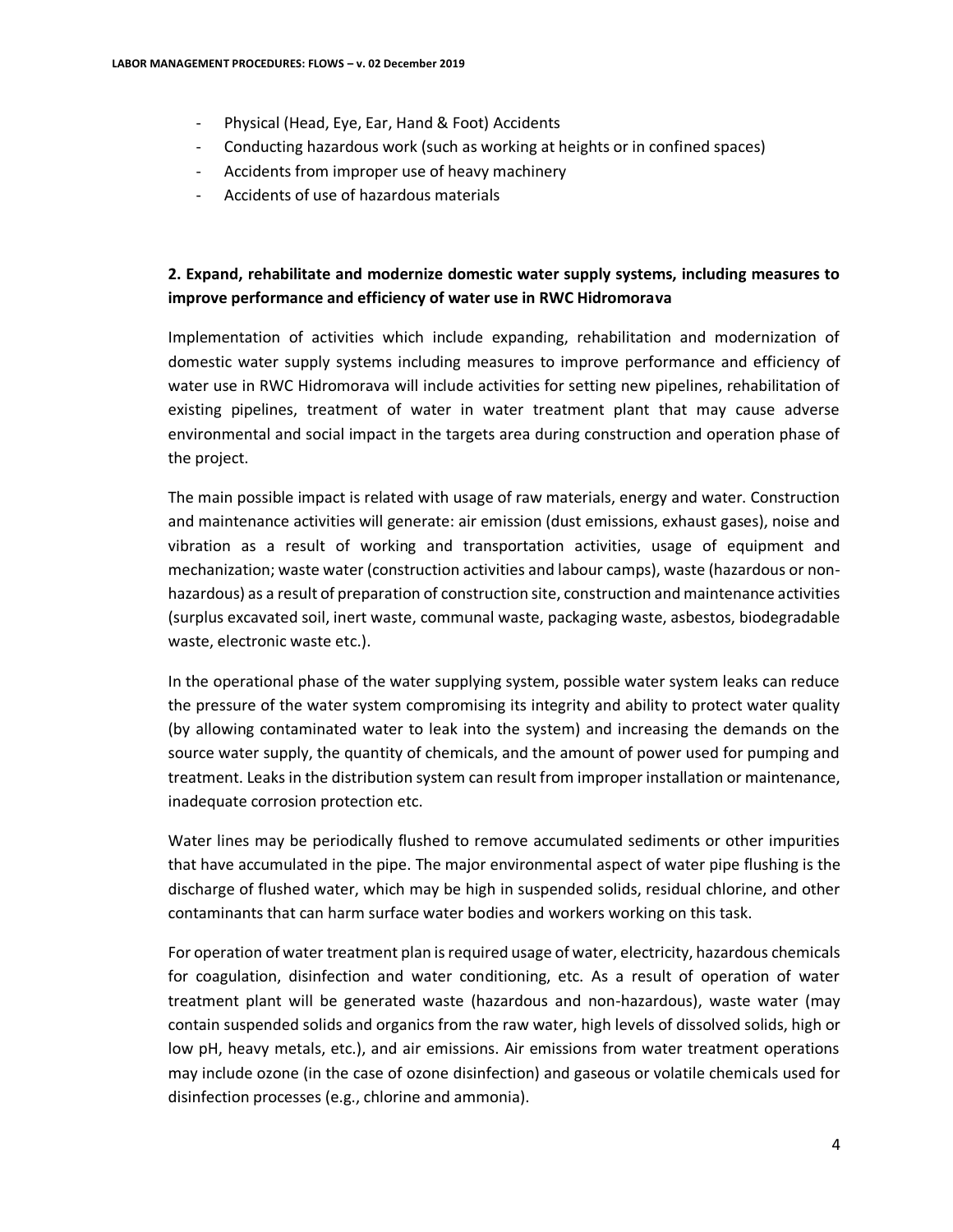Several different types of potential accidents occur when workers are working on or around water supply system, including:

- Electrical Contacts/Accidents
- Contacts/Entanglements with Moving Parts
- Chemical Exposures/Poisonings
- Falls from the System
- Drowning
- Physical (Head, Eye, Ear, Hand & Foot) Accidents
- Conducting hazardous work (such as working at heights or in confined spaces)
- Accidents of use of hazardous materials

## **3. Institutionalizing dam safety surveillance programs including necessary training and targeted investments within the basin**

A large number of sub-legal acts have been developed within Law No. 04/L-147 on the Waters of Kosovo, however, there are still many legal and institutional gaps hindering full implementation of this law, out of each is the lack of natural and legal persons for assessing dam safety, water cadaster, water information system, and other.

River Basin District Authority (RBDA), formerly MESP Department of Water, was founded in 2018. RBDA has seven (7) employees, out of each one employee (1), Head of Planning Department, is in charge of dam conditions (Head of Planning Division) with hydro technical engineering education background (graduated at the technical faculty of engineering, Pristina University), but no experience or training in dam construction, safety or maintenance.

RBDA dam related responsibilities (according to AI 09/2017 on Design, Construction and Use of Dams):

- Approves plans and projects for the construction of new dam and filling;
- Prepares dam inspection plans and performs periodic inspections;
- Supervises use and maintenance of the dam;
- Supervises emergency aspects in collaboration with Emergency Response Agency, local authorities and other responsible authorities for emergencies;
- Examines the reports and verifies the technical safety requirements;
- If deemed necessary for technical safety of the dam, specifies the conditions for uninterrupted use of the dam.

However, lack of equipment and human resources (trainings, knowledge, experience) resulted in none of dams being monitored (other than by visual inspection).

From 2008 on, there have been no cases of dam construction, to be able to test, use and evaluate competence and effectiveness of administrative procedures, including environmental permitting.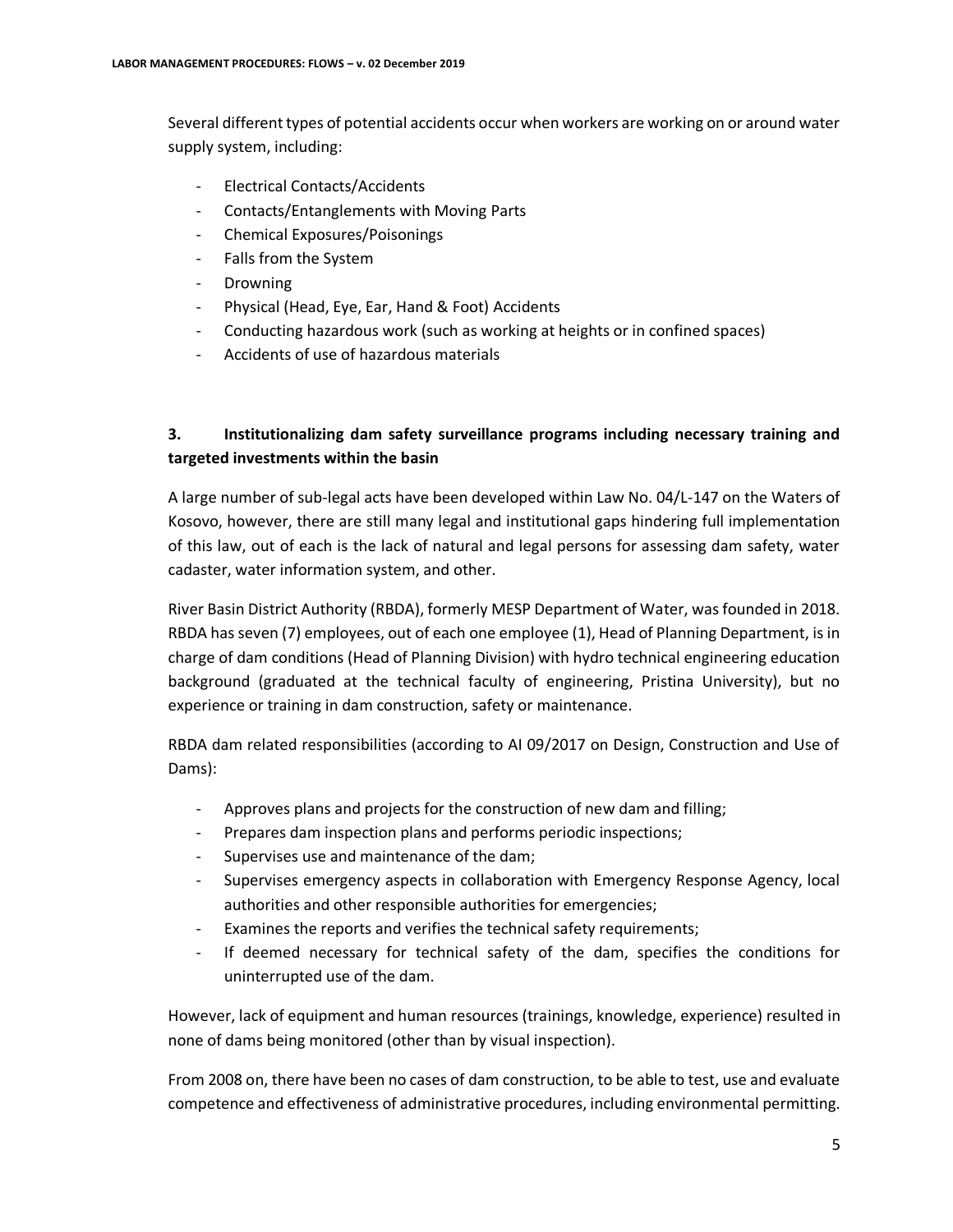Responsibilities and tasks related to the existing dams are largely not performed (periodic inspection is only visual, no coordination and collaboration on emergency aspects exist, no reports are submitted/reviewed and technical safety requirements remain unknown, no inspection plans are made).

The envisaged outcomes include institutional arrangements, policies, and procedures for monitoring; risk assessment; identification of corrective actions to mitigate risks; regular operation and maintenance; dam operation during extreme climate events; and budgetary allocations for dam safety. This investment will play a leading role in facilitating a process to support the Government the Project instituting dam safety policies, developing guidelines for dam safety monitoring and inspection, and establishing an independent dam safety center.

The risks for engaged workers/members of technical team who will conduct inspections, while in training and later in operational phase when inspecting, shows signs of potential hazards for the engaged persons in sense of site visits to an existing dam and potential: Electrical Contacts/Accidents, Contacts/Entanglements with Moving Parts, Chemical Exposures/Poisonings, Falls from the System, Drowning, Physical (Head, Eye, Ear, Hand & Foot) Accidents, Conducting hazardous work (such as working at heights or in confined spaces), Accidents from improper use of heavy machinery and use of hazardous materials.

#### **4. Investments targeting flood and drought management infrastructures**

The main reason for appearance of flood and drought in the project area is:

- Insufficient maintenance of flood channels,
- Dumping of waste into flood channels,
- Unauthorized gravel extraction,
- Poor condition of flood embankments,
- Damage to flood embankments,
- Insufficient maintenance of the rivers and river's bed,
- Illegal construction near rivers,
- Unplanned development of agriculture,
- Illegal logging,
- Construction in the flood risk area,
- Natural phenomena of landslide and erosion etc.

In accordance with Kosovo National Water Strategy, Climate Change Framework Strategy Kosovo (including Low Emission Development Strategy (LEDS)&National Adaptation Strategy (NAS)) are defined a set of the flood risk adaptation measure: building flood defenses and raising the levels of dykes, developing drought-tolerant crops, choosing tree species and forestry practices less vulnerable to storms and fires, and setting aside land corridors to help species migrate.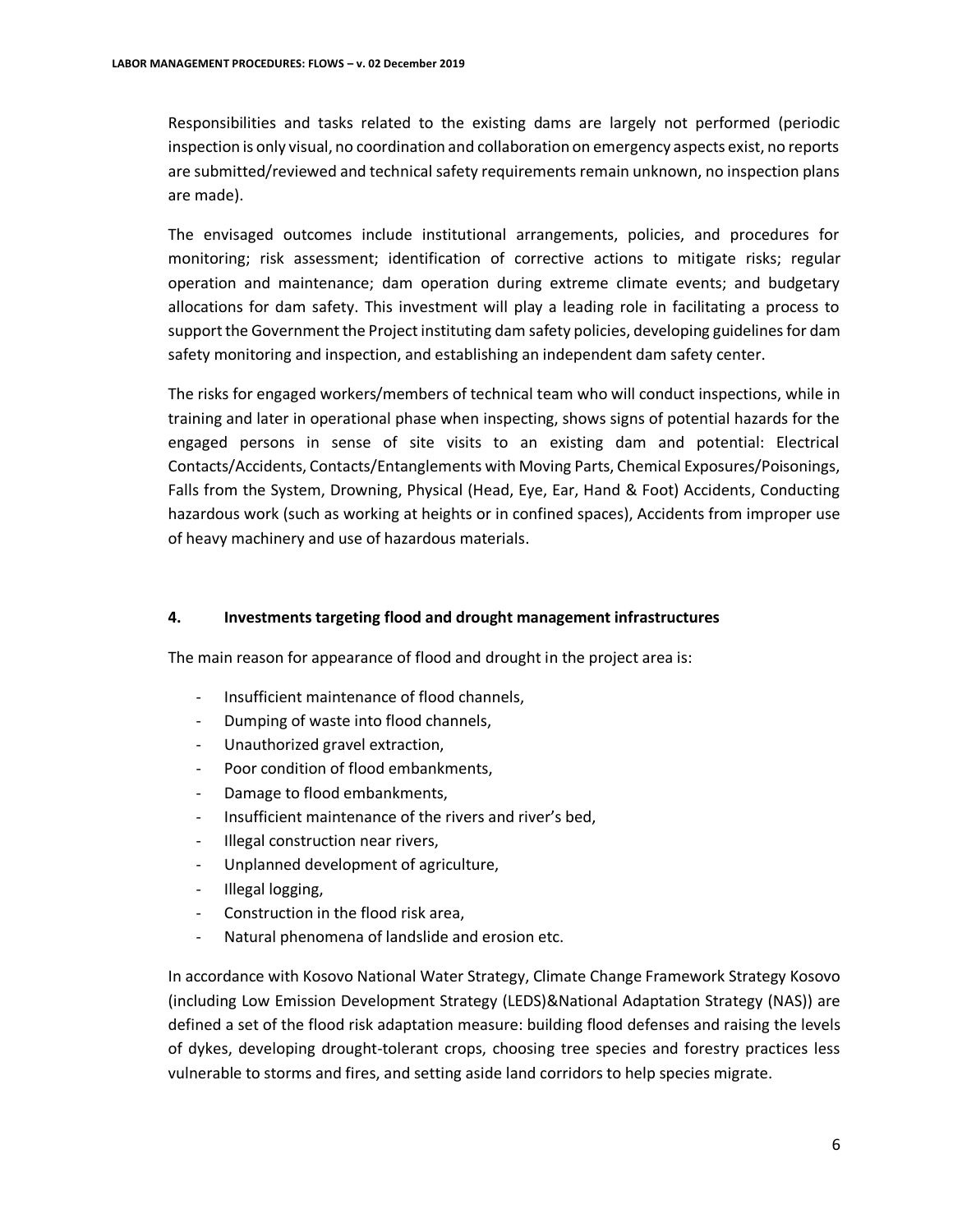For reduction of phenomena of floods and droughts is going to be implemented the following activities: clearing on rivers from sediments and its regulation, construction of flood defense walls, setting gabions, embankments, clearing or construction of drainage channel, setting automatic monitoring station (precipitation, river flow, reservoirs, groundwater monitoring network, snow‐ pack monitoring) etc. In addition will be required activities for afforestation, forest protection, maintenance of the river flow, stopping extraction of mineral materials (mining) from or near rives, etc.

Implementation of infrastructure activities for protection of floods and droughts will required land use, raw materials, energy and water. As a result of proposed activities will be generated air emission (dust emissions, exhaust gases), noise and vibration as a result of use of equipment and mechanization, transport activities, waste water as a result of construction activities, waste (hazardous or non-hazardous) as a result of construction and maintenance activities.

All mentioned activities and emissions may cause impact on: air quality, climate changes, soil, water (surface and ground water), biodiversity and landscape, as well as local population. The main adverse impact related with these activities are impacts on water as well biodiversity especially on aquatic habitats and species, because implementation of the activity mainly will be performed in the rivers or near surroundings. Also, there is a possibility during performance of activities for diversion of the river's flow.

The risks for engaged workers/members of technical team who will conduct inspections, while in training and later in operational phase when inspecting, shows signs of potential hazards for the engaged persons in sense of site visits to an existing dam and potential: Electrical Contacts/Accidents, Contacts/ Entanglements with Moving Parts, Chemical Exposures/Poisonings, Falls from the System, Drowning, Physical (Head, Eye, Ear, Hand & Foot) Accidents, Conducting hazardous work (such as working at heights or in confined spaces), Accidents from improper use of heavy machinery and use of hazardous materials.

# **5. Improving quality of agricultural products to meet the standards required, introducing water-saving irrigation systems to intensify and diversify the production focusing on higher value crops, further developing sustainable value chains and strengthening the linkages to markets, including the local tourism industry**

For implementation of this investments it is required conducting activities for improving the agricultural production with higher value crops through introducing appropriate irrigation system, proper usage of fertilizers and pesticides, introducing new agricultural crops, proper storage of agricultural products (warehouses or refrigerators) in order to be keep the quality of the products and to be competitive on the markets. In addition, for development of the rural tourism and promotion of the local agricultural products may be required capacity for processing and preservation of produced agricultural products, their brandings and promotion on the market.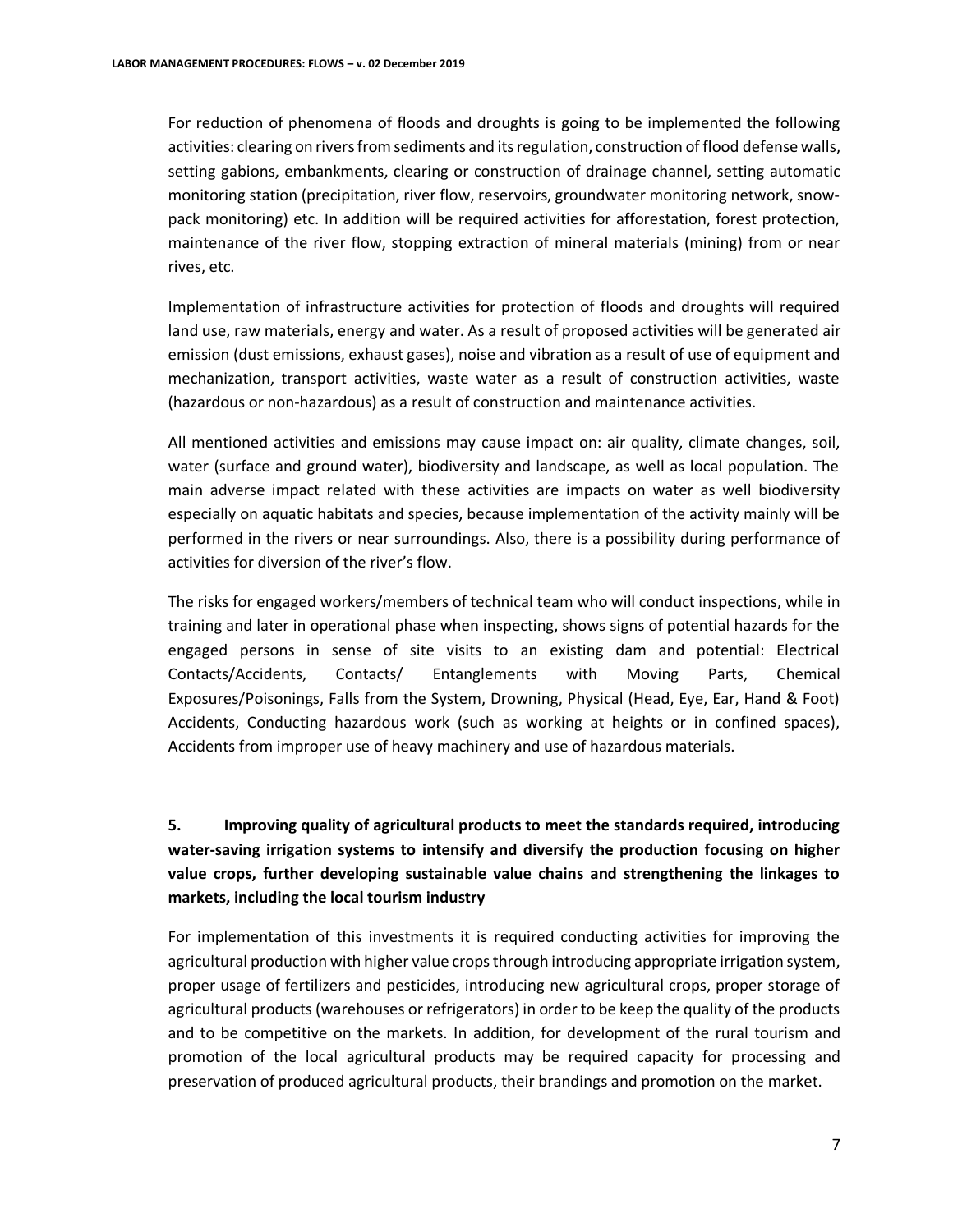Construction and operation activities will generate: air emission, noise and vibration as a result of working and transportation activities, usage of equipment and mechanization; waste water (construction activities), waste (hazardous or non-hazardous) as a result of preparation of construction site, construction and maintenance activities (surplus excavated soil, inert waste, communal waste, packaging waste, biodegradable waste, electronic waste etc.).

Irrigation and farming activities, as well as storage capacities for agricultural products and processing facilities may cause adverse impact and hazards on workers such as: Contacts/ Entanglements with Moving Parts, Chemical Exposures/Poisonings, Physical (Head, Eye, Ear, Hand & Foot) Accidents, Conducting hazardous work (such as working at heights or in confined spaces), Accidents from improper use of heavy machinery and use of hazardous materials.

#### **6. Technical assistance**

This component is a technical assistance to help the Borrower and water agencies to transform towards integrated river basin planning and water management using participatory methods. It will include policy and institutional innovations, capacity building for improved water resources management and decision making.

Given the number of the subprojects and its nature/locations, it is anticipated that training courses should be provided during the Project implementation. The training should focus on the Kosovo environmental regulations and WB's Environmental and Social Standards and procedures, specifically on the screening and appraisal of environmental document during the subproject preparation; knowledge, policies, and procedures related to environment issues could be completed before construction start; monitoring the environmental compliance during subproject implementation. All key staff responsible for the activities and other relevant stakeholder should participate in the trainings.

This component will not fund any physical activities, hence there will be no significant impacts to the engaged workers.

No incidents of child labor or forced labor, with reference to the sector or locality are expected, within foreseen sub-project activities. However, contract with the Contractor will hold consent for acceptance of conducting irregular monitoring by the PMT on the Contractor, on compliance with requirements of prohibition of all forms of Discrimination, Forced or Compulsory Labor and Child Labor, all in compliance with National Labor Law, WB's ESS2 and ILO Conventions.

Seasonality can be considered on a daily base, since there is sufficient unskilled and semiskilled workforce on the national and local market, and the area is reachable by road, so labor influx is not an event expecting to occur.

Gender-based violence has been recorded in Kosovo, therefore GBV related Code of conduct for all contractors will be mandatory.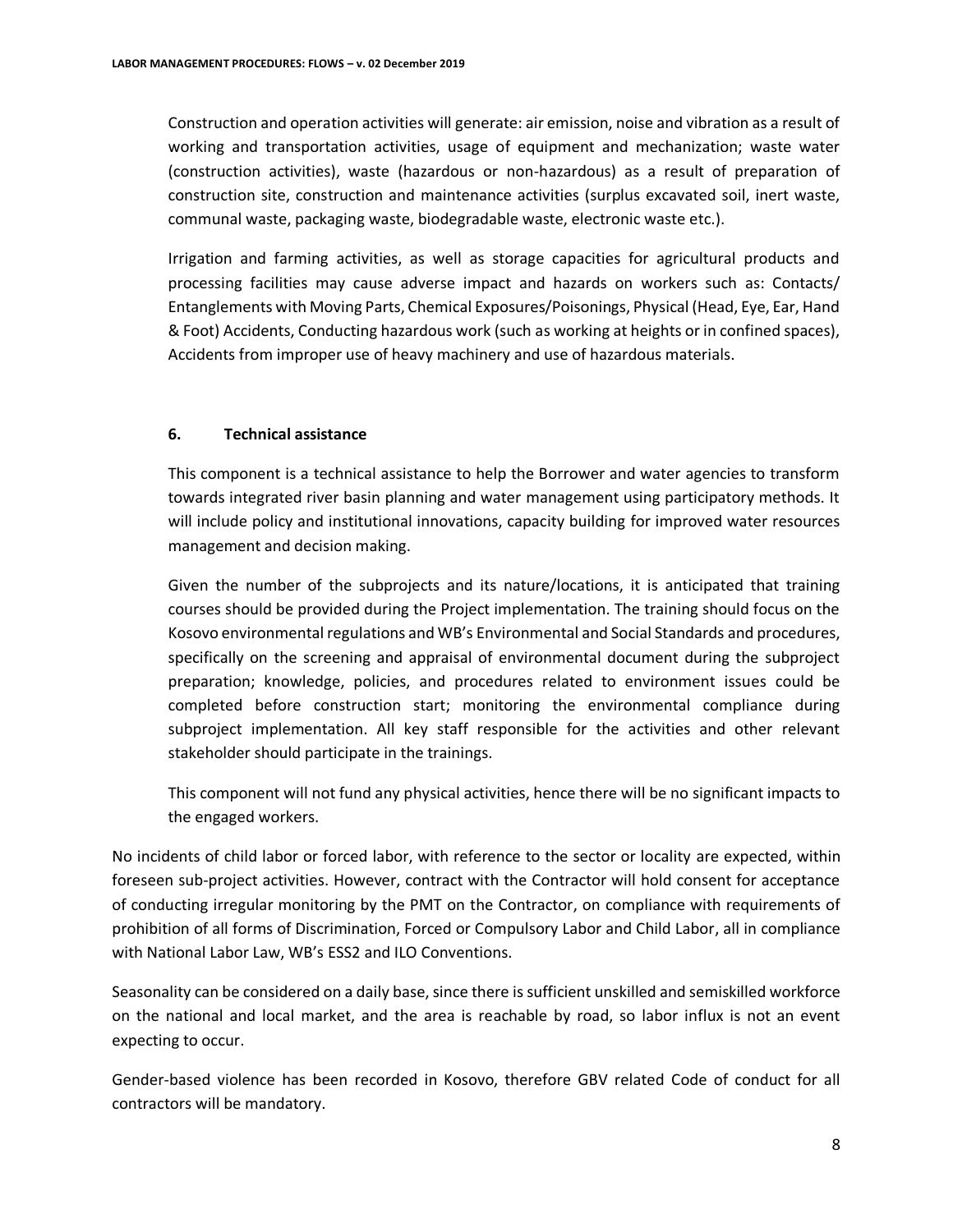It is not expected any avoidance of implementation or occupational health and safety requirements to occur.

### **3. BRIEF OVERVIEW OF LABOR LEGISLATION: TERMS AND CONDITIONS**

**Law on Labor (03/L-212)** regulates the rights and responsibilities of parties that have established a formal employment relationship. The law regulates employment in both private and public sectors. It bans all forms of discrimination and any form of forced work. Law stipulates terms and criteria for establishing employment relationships and requirements for the working conditions, including working hours, remuneration schedule and other employment benefits. Termination of contracts and grievance mechanisms are also regulated by this law. The law establishes a social dialogue, which is further elaborated in the Collective Contract. The Law on Labor offers general guidance for occupational protection and safety, which is further regulated by the Law on Safety and Health at Work (04/L-161). Working conditions are further regulated by a set of administrative instructions (AI), which prohibit or provide minimum requirements for working arrangements for minors (such as AI no. 05/2013 and AI no. 17/2008), define grievance mechanisms and disciplinary procedures (regulation no. 01/2018), maternity leave and remuneration during maternity leave (AI no. 01/2018, AI no. 07/2014, AI no. 05/2011), establish the minimum wage (AI no. 09/2017), etc.

For those who are employed some benefits are provided in accordance with the provisions of the Law on Labor which gives the right to paid leave during pregnancy and while taking care of a child. This Law also provides an obligation of the Government to establish a minimum wage for the next year which has been proposed by the Socio-Economic Council. The Law provides workers with paid sick leave and compensation in case of injury at work.

**Collective Contract** is a sub-legal act that derives from the Law on Labor and is compiled with the intention to provide more detailed guidelines and instructions on the rights and responsibilities of parties that have established employment contract. Collective Contract provides additional details regarding employees' benefits deriving from years of employment and retirement financial package.

Among others, Law on Labor (nr. 03/L-212):

- Prohibits all forms of Discrimination: Discrimination is prohibited in employment and occupation in respect of recruitment, training, promotion of employment, terms and conditions of employment, disciplinary measures, cancellation of the contract of employment or other matters arising out of the employment relationship and regulated by Law and other Laws into force;
- Prohibits Forced or Compulsory Labor
- Prohibits Child Labor: An employment relationship may be concluded by any person of eighteen (18) years of age or above. An employment relationship may also be established with a person between fifteen (15) and eighteen (18) years of age, who may be employed for easy labor that do not represent a risk to their health or development and if such a labor is not prohibited by any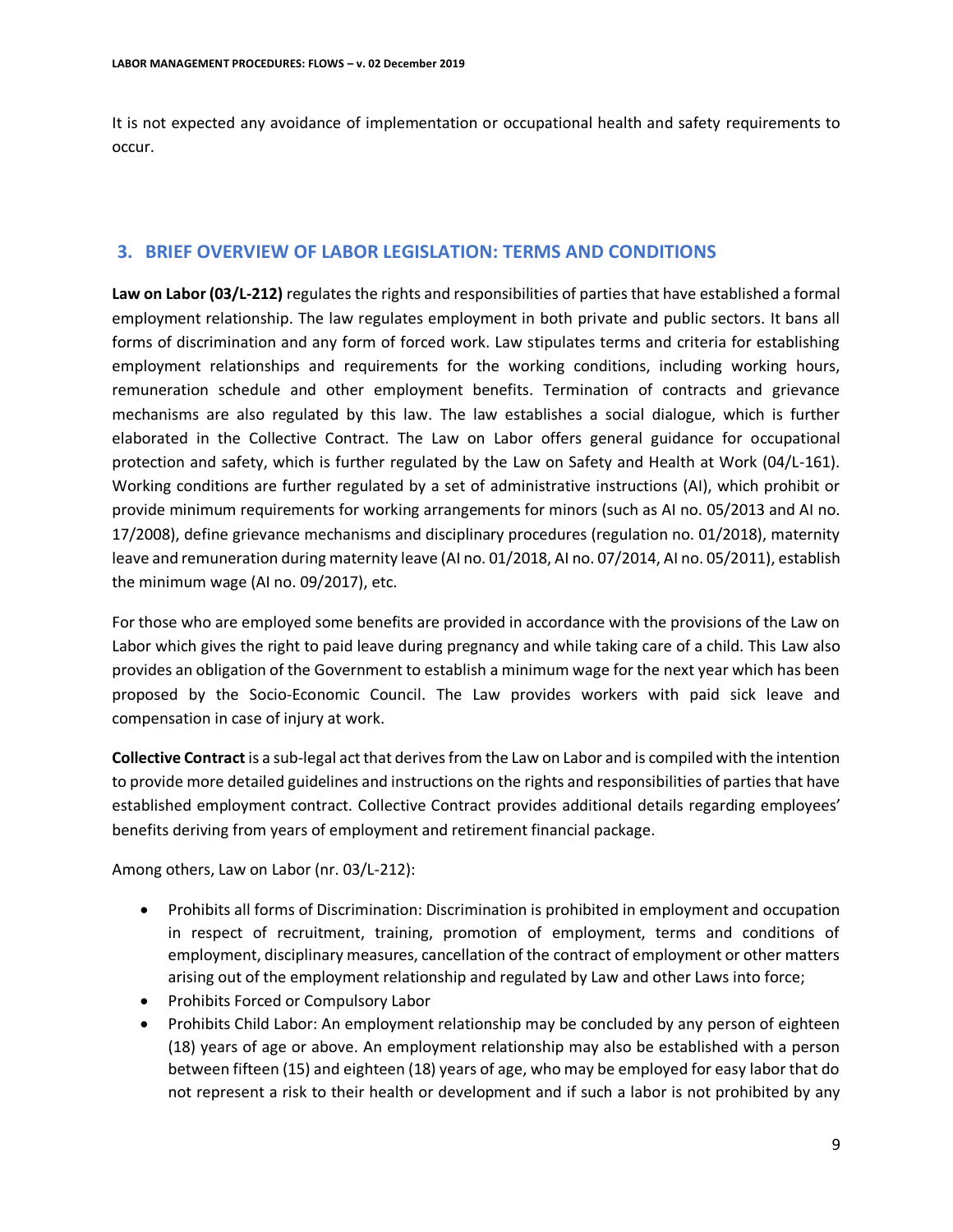Law or sub-legal act. No employer may conclude an employment contract with a person below fifteen (15) years of age.

- Protects Youth, Women and Persons with Disabilities
- Protects of Employees' Rights

The Labor Law defines the following: work contract is only in written form; trial job period lasts only for 6 months at most; working hours are at 40 hours per week; employees are entitled to a 30 minute break; there is a 4 week annual leave, while women are guaranteed a 12 month maternity leave, 9 of which are paid.

## **4. BRIEF OVERVIEW OF LABOR LEGISLATION: OCCUPATIONAL HEALTH AND SAFETY**

Purpose of Law no. 04/l-161 on Safety and Health at Work (16.05.2013) is to set measures for improving the level of safety and health of employees at work. It regulates working conditions at a workplace, rights of employees and employer obligations, in general. It contains general principles for prevention of occupational hazards, elimination of hazardous and accidents factors, information, consultation, balanced participation in improving the level of safety and health at work, treatment of employees, their representatives and general guidelines for implementing such principles.

According to this law , employer employing up to fifty (50) employees, if competent, can personally take over the responsibility for implementing measures determined by this law; Employer employing over fifty (50) employees and less than two hundred and fifty (250) employees, is obliged to appoint an expert, for carrying out tasks related to safety and health at work; Employer employing over two hundred and fifty (250) employees should engage one (1) or more experts to carry out activities related to safety and health at work.

Law on Safety and Health at Work (04/L-161) stipulates conditions and protective measures in the work environments with the intention to prevent work-related injuries and ensure occupational safety and health. Work environment is defined as any environment where work is performed. Law mandates Kosovo Government to form a Counsel for Safety at Work and Protection of Workers' Wellbeing and Working Environments. The law establishes responsibilities of parties included in the work arrangement, as well as ensures additional measures of protection in work environments for youth, women and people with disabilities. The law sets out measures for improving the level of safety and health of employees at work. It contains general principles of prevention of occupational hazards, elimination of causes of hazards and accidents, information, consultation, balanced participation in improving the level of safety and health at work, treatment of employees, their representatives and general guidelines for implementing such principles.

Provisions of this Law are applied in public, private and public-private sector and in state administration sector at central and local level. Provisions of this Law are applied for interns, pupils and students carrying out practical work during their schooling, persons serving sentences engaged in work, visitors, business partners, users of services and persons attending vocational training and re-training with employer.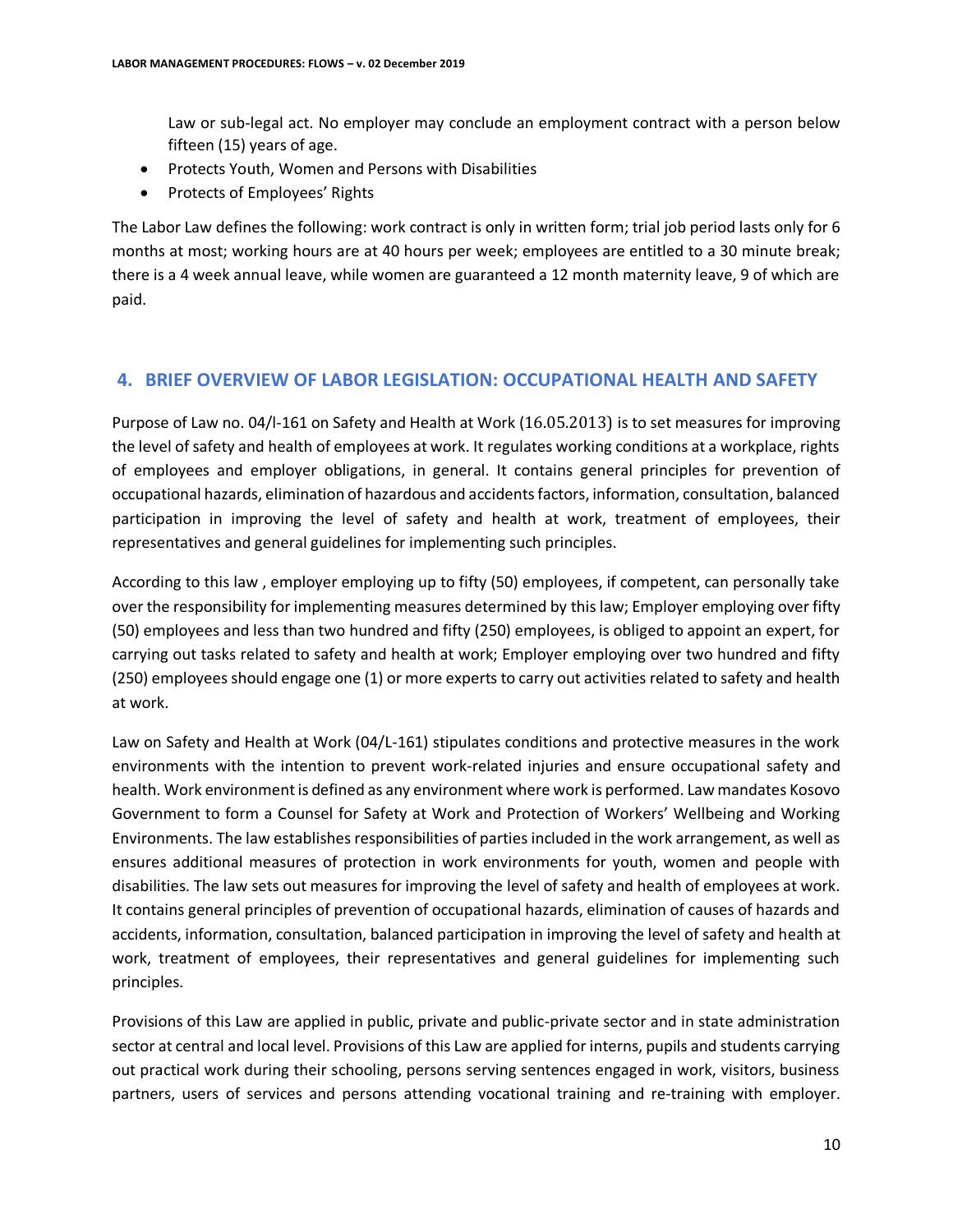Provisions of this Law are not applied in sectors, activity of which is regulated with special Laws, such as: Kosovo Security Force, police, firefighters service and protection and rescue services.

The Law on Safety and Health at Work establishes the National Council for Safety and Health at Work. The Council proposes, recommends and drafts policies for improving safety and health levels at workplace and constantly follows safety and health situation of employees at workplace. The Council consists of eleven (11) members: three (3) Government representatives, two (2) employer representatives, two (2) employee representatives, two (2) experts from the field of safety and health at work, one (1) expert of labor medicine, and one (1) ad hoc expert, depending on the nature of the issue.

#### **5. RESPONSIBLE STAFF**

The MESP will be the lead project Implementing Agency and will have overall responsibility for project management and implementation. The Project implementation will be partially mainstreamed into the MESP structure, along with RWC Hidromorava, and will include other institutions involved in implementation of Project funded activities. To this end a Project Management Team (PMT) will be set up by the MESP which will be responsible for monitoring of implementation of Project and its sub-projects, including implementation of the planned activities each sub-project. The PMT will consists of Head of PMT, four PMT members (one from Hidromorava) and one responsible person for administrative support, all appointed by MESP. The Sub-project's implementation unit (SIU) will consist of three members: Head of SIU and another member, both appointed by MESP, and Hidromorava member. A member appointed by municipality where construction activities will take place, can also replace MESP member in SIU.

MESP (PMT) will be responsible for the following:

- Implement this labor management procedure.
- Ensure that contractors all works that implements are in comply with these labor management procedures.
- Ensure the contracts with the contractors are developed in line with the provisions of this LMP.
- Monitor to verify that contractors are meeting labor and OHS obligations toward contracted and subcontracted workers.
- Monitor contractors and subcontractors' implementation of labor management procedures.
- Ensure that the grievance redress mechanism for project workers is established and implemented and that workers are informed of its purpose and how to use it.
- Have a system for regular monitoring and reporting on labor and occupational safety and health performance.
- Monitor implementation of the Worker Code of Conduct.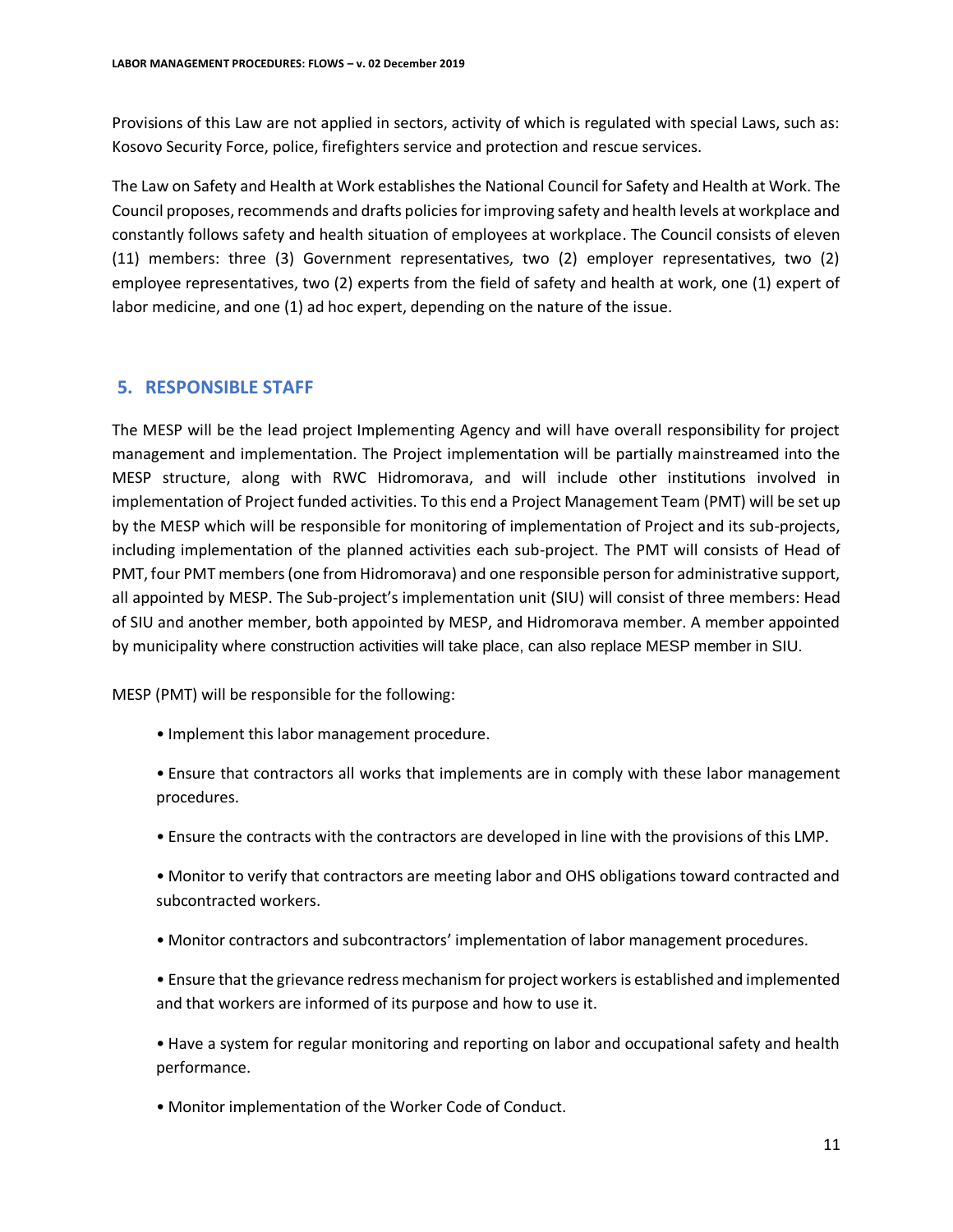• Monitor implementation of the GBV Code of Conduct for all contractors.

Project Operational Manual will include standard templates of contracts which include LMP, OHS aspects, and the contractors commit to them. LMP and OHS responsibilities of the Contractors are the following:

- Follow the labor management procedures and occupational health and safety requirements as stated in the contracts signed with MESP.
- Contractors will keep records in accordance with specifications of the job description.
- Supervise the subcontractors' implementation of labor management procedures and occupational health and safety requirements.
- Maintain records of recruitment and employment of contracted workers as provided in their contracts.
- Communicate clearly job descriptions and employment conditions to all workers.
- Develop, and implement workers' grievance mechanism and address the grievance received from the contracted and sub-contracted workers
- Make sure every project worker hired by contractor/subcontractor is aware of the FLOWS (PMT) dedicated phone number, email address, and web portal through which anyone can submit grievances.
- Have a system for regular review and reporting on labor, and occupational safety and health performance.
- Ensure that all contractor and sub-contractor workers understand and sign the Code of Conduct prior to the commencement of works.
- Ensure that all contractor and sub-contractor workers understand and sign the GBV Code of Conduct prior to the commencement of works.

After the bidding process is completed and the Contractors are known, this labor management procedure can be updated to include additional details about companies, as necessary.

# 6. **POLICIES AND PROCEDURES**

This section outlines main policies and procedures to be followed during construction phase of the project. This section will be updated and amended as needed, after construction contracts have been awarded.

As specified in the Labor Law, employment of sub-project workers will be based on the principles of nondiscrimination and equal opportunity. There will be no discrimination with respect to any aspects of the employment process, including recruitment, compensation, working conditions and terms of employment, access to training, promotion or termination of employment. The following measures will be followed by contractors and monitored by MESP PMT, to ensure fair treatment of all employees:

 Recruitment procedures will be transparent, public and non-discriminatory, and open with respect to ethnicity, religion, sexuality, disability or gender.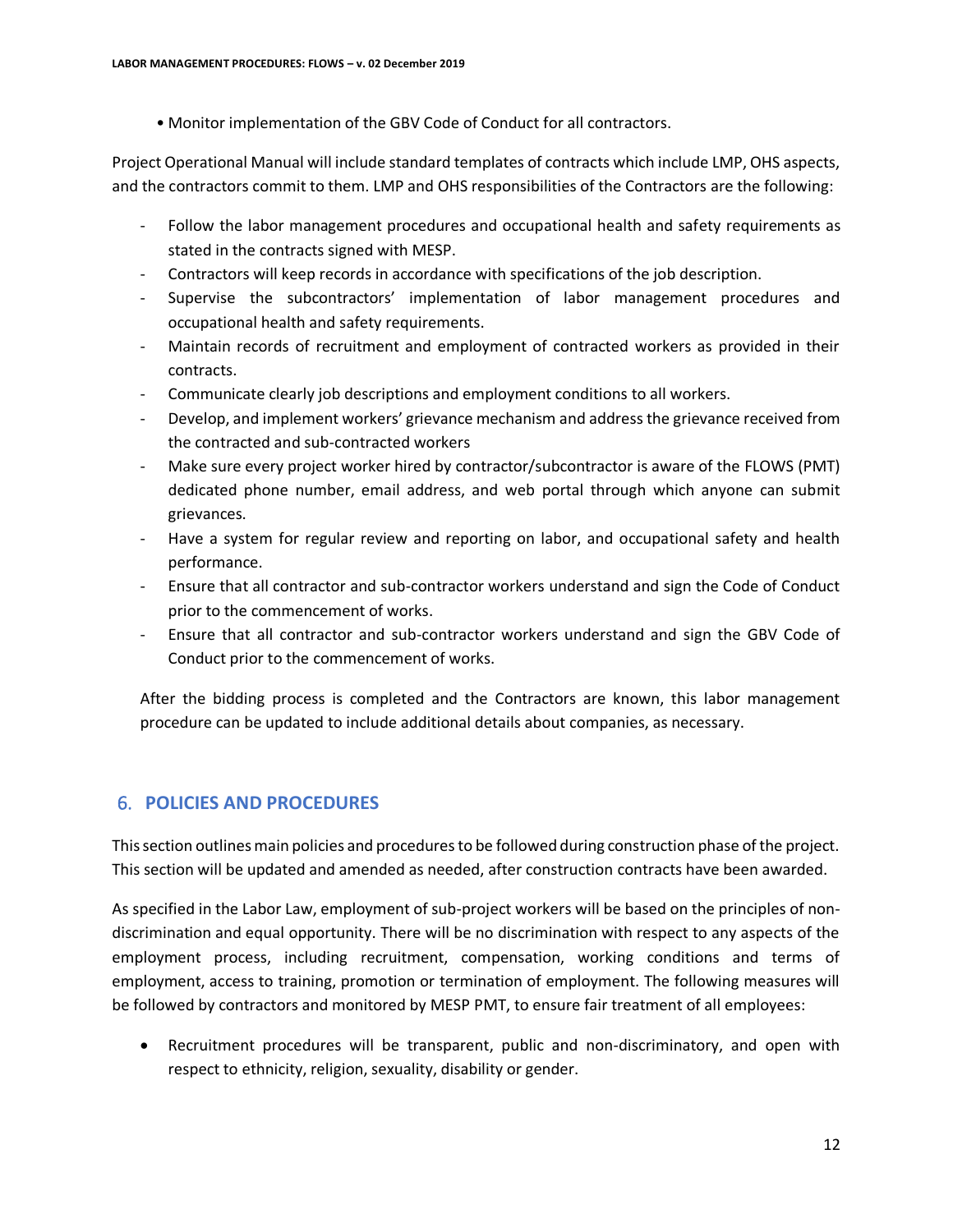- Applications for employment will only be considered if submitted via the official application procedures established by the contractors.
- Clear job descriptions will be provided in advance of recruitment and will explain the skills required for each post.
- All workers will have written contracts describing terms and conditions of work and will have the contents explained to them. Workers will sign the employment contract.
- The contracted workers will not be required to pay any hiring fees. If any hiring fees are to be incurred, these will be paid by the Employer.
- Depending on the origin of the employer and employee, employment terms and conditions will be communicated in both official languages, and/or language that is understandable to both parties.
- All workers will be 18 years old or above for civil works. This will be a requirement in FLOWS contracts with contractors of the sub-projects.

Normal working time should not exceed 40 hours per week. With a five-day working week, the duration of daily work is determined by the internal work regulations approved by the employer after prior consultation with the representatives of the workers, in compliance with the established working week duration.

Companies that submit proposals in response to sub-project's tenders will have to demonstrate their capability to manage health and safety risks and will have to provide corresponding documentation. This will be considered during evaluation of proposals. After contract award, contractors will be required to prepare and submit their own Labor Management Procedures that are consistent with this document. Contractors in turn will ensure that Procedures are implemented by subcontractors.

Sub-project Contractors will also prepare detailed Occupational Health and Safety Plans, which will among other issues include an assessment of the risks of the specific activities to be undertaken and a permitting system that requires special training and authorization to undertake high-risk activities (e.g. working at height, working in or near water, excavation, etc.). All types of works will be covered in the risk assessment.

As noted, MESP will develop and require sub-project contractors to implement a Worker Code of Conduct. Construction contractors may develop their own Code, which will be reviewed by external Consultant and approved if it is consistent with national Legislation and WB ESF. The Code of Conduct will reflect the company's core values and overall working culture.

Sub-project contractors will be required to report periodically on the performance in terms of labor, occupational health and safety issues, and these reports will be included in the construction contractors' monthly reports.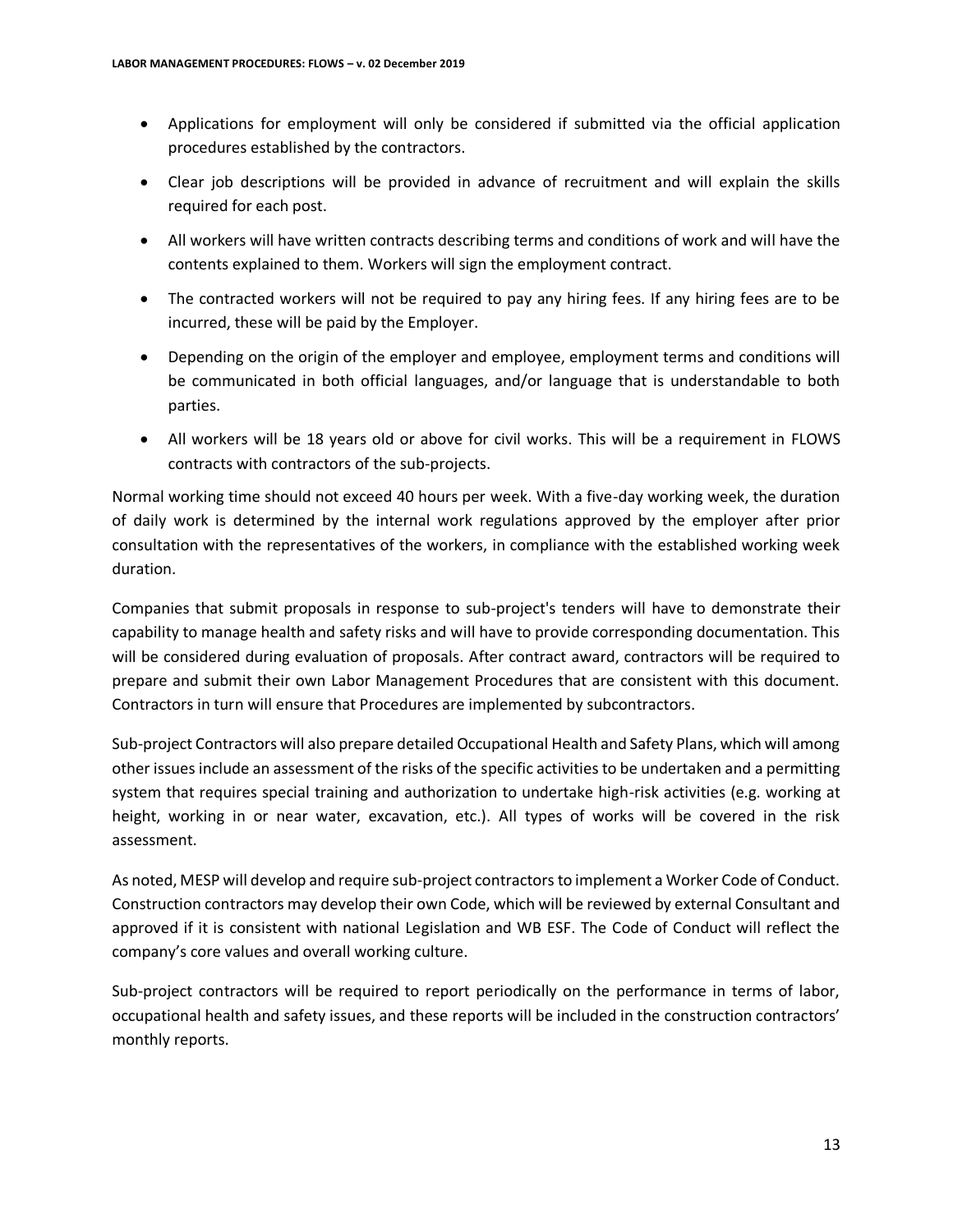# **7. AGE OF EMPLOYMENT**

The minimum age of employment for this project shall be 18 years.

Contractors of sub-projects will be required to verify and identify the age of all workers. This will require workers to provide official documentation, which could include a birth certificate, national identification card, or medical or school record. If a minor under the minimum labor eligible age is discovered working on the project, measures will be taken to immediately terminate the employment or engagement of the minor in a responsible manner, taking into account the best interest of the minor.

#### **8. TERMS AND CONDITIONS**

The employment terms and conditions applying to FLOWS (PMT) employees are set out in this document. These internal labor rules will apply to all FLOWS employees who are assigned to work on the project (direct workers). Terms and conditions of part-time direct workers are determined by their individual contracts.

The work hours for FLOWS workers will be 40 hours per week, eight hours per workday. Terms and conditions of part-time direct workers will be determined by their individual contracts. The contractors' labor management procedure will set out terms and conditions for the contracted and subcontracted workers. These terms and conditions will be in line, at a minimum, with this labor management procedure and specified in the standard contracts to be used by the MESP under the project, which will be provided in Project Operations Manual and follow this LMP.

# **9. GRIEVANCE MECHANISM**

The project will establish a GRM for the Project Workers consistent with the ESS2 before the Project Effectiveness and describe them in the Project Operations Manual (POM).

All identified stakeholders within the FLOWS project can submit a complaint/suggestion regarding the project implementation. The complainant will be informed about the proposed corrective action and follow-up of corrective action within 15 calendar days upon the acknowledgement of grievance. In situation when the PMT is not able to address the particular issue verified through the grievance mechanism or if action is not required, it will provide a detailed explanation/justification on why the issue was not addressed. The response will also contain an explanation on how the person/ organization that raised the complaint can proceed with the grievance in case the outcome is not satisfactory. Grievance mechanism will be publicly available on the MESP web site (special link to FLOWS) in order to be easily accessible for the stakeholders and to be able to submit a complaint for the project activities and documents that will be developed within the FLOWS.